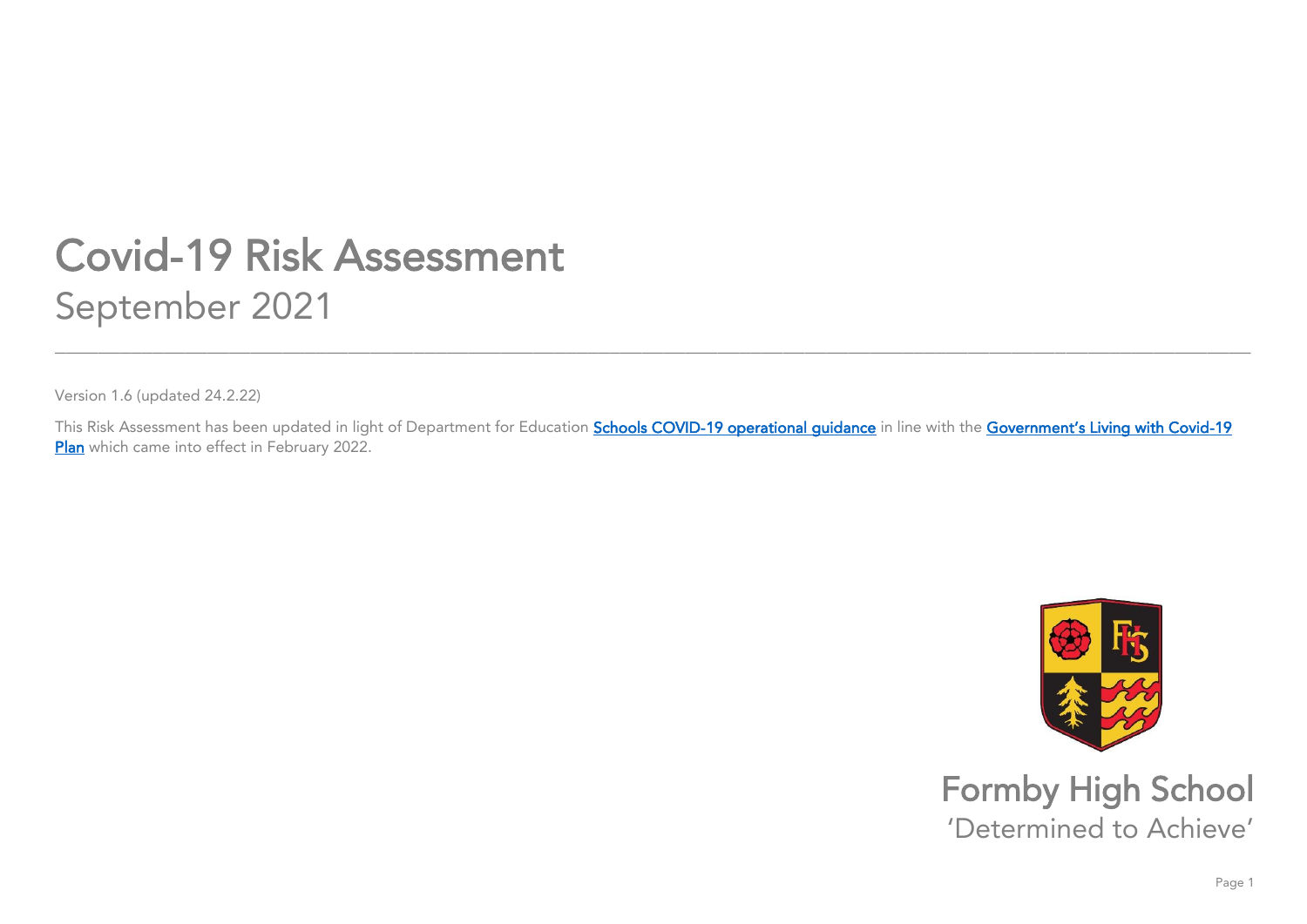## **Risk Assessment Sections:**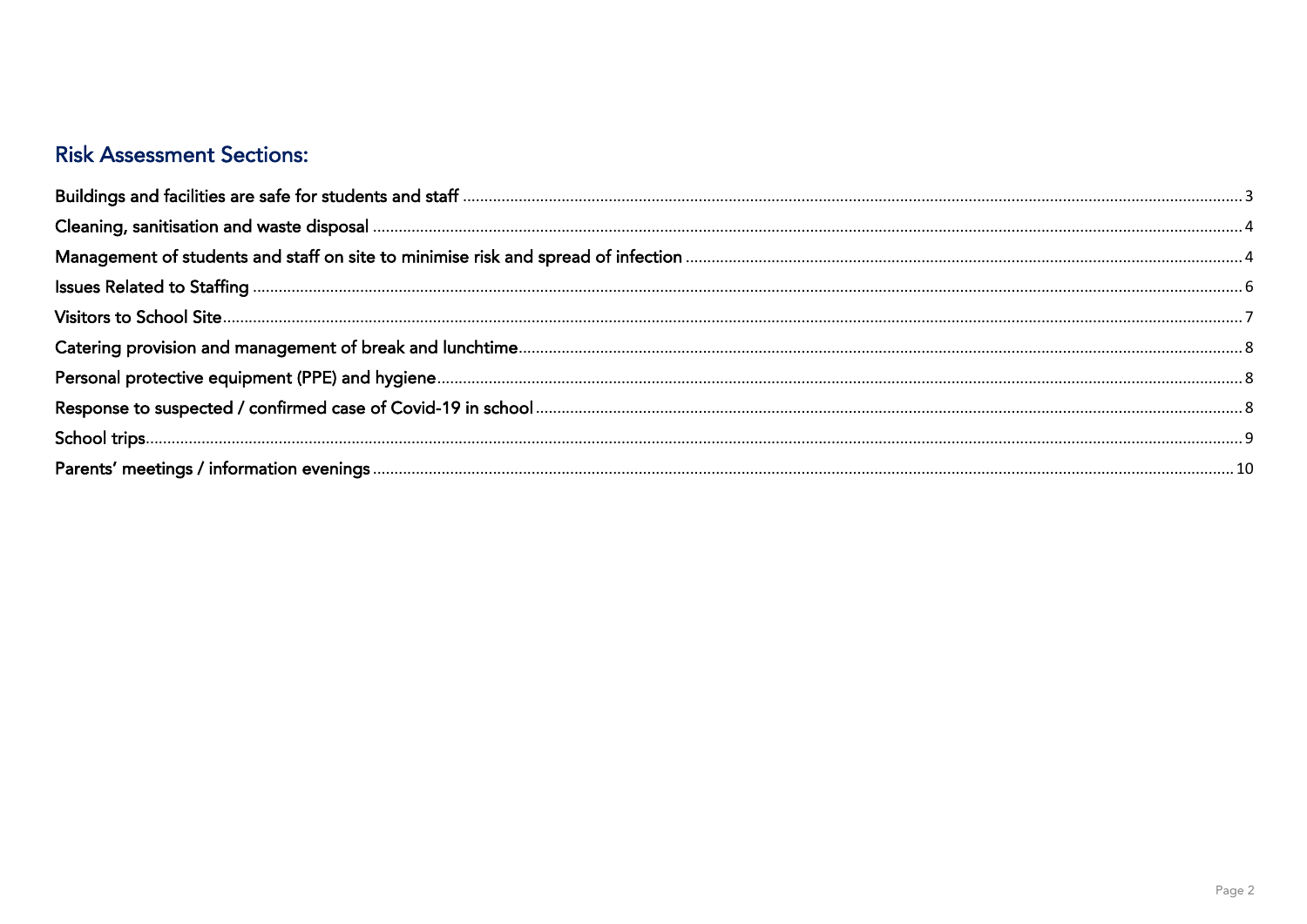<span id="page-2-0"></span>

| Area                                               | Objective                                                                                                                        | <b>Measures</b>                                                                                                                                                                                                                                                                                                                                                                                                                                                                                                                                                      |
|----------------------------------------------------|----------------------------------------------------------------------------------------------------------------------------------|----------------------------------------------------------------------------------------------------------------------------------------------------------------------------------------------------------------------------------------------------------------------------------------------------------------------------------------------------------------------------------------------------------------------------------------------------------------------------------------------------------------------------------------------------------------------|
|                                                    |                                                                                                                                  |                                                                                                                                                                                                                                                                                                                                                                                                                                                                                                                                                                      |
| <b>Buildings and</b><br>facilities are<br>safe for | Buildings are compliant<br>with health & safety<br>requirements.                                                                 | • Premises and utilities are health & safety checked to ensure students and staff are safe to return after<br>summer holiday.<br>• Any risks to health & safety have been addressed prior to opening.                                                                                                                                                                                                                                                                                                                                                                |
| students and<br>staff                              | Buildings have been<br>adequately cleaned.                                                                                       | • In collaboration with the cleaning contractor, a thorough clean of all buildings is undertaken during the<br>school holidays in readiness for students / staff returning, including a deep clean of priority areas in<br>accordance with the government guidance below.                                                                                                                                                                                                                                                                                            |
|                                                    |                                                                                                                                  | cleaning of non-healthcare settings                                                                                                                                                                                                                                                                                                                                                                                                                                                                                                                                  |
|                                                    |                                                                                                                                  | • Use of Zoono 30-day protection product across the whole site.                                                                                                                                                                                                                                                                                                                                                                                                                                                                                                      |
|                                                    | Office spaces allow<br>office-based staff to<br>work safely.                                                                     | Doors and windows to remain open if possible to maximise ventilation (with the exception of fire doors).<br>$\bullet$<br>Sanitiser gel to be located in all offices.<br>$\bullet$<br>• Individual risk assessment of all clinically vulnerable and clinically extremely vulnerable office-based<br>employees to ensure relevant control measures are introduced.<br>• The General Office will continue to remain out of bounds to members of staff during the school day - staff<br>queries will be dealt with at the reception window or stable door.               |
|                                                    |                                                                                                                                  | • 'Sneeze screen' on the General Office reception desk.                                                                                                                                                                                                                                                                                                                                                                                                                                                                                                              |
|                                                    | Safe entry and exit<br>routes to the school<br>are in place, and<br>students able to<br>circulate effective<br>within buildings. | • Students from all year groups will have full access to the campus and a circulation plan for each building has<br>been developed and shared with staff / students.<br>Signage to support way finding posted around buildings.<br>$\bullet$<br>Where possible, corridors / staircases are designated one-way routes.<br>Duty supervision rota to ensure effective supervision of students on arrival, morning break, lunch and when<br>leaving at the end of the day.<br>Supervision of toilet blocks to limit number of students using facilities at any one time. |
|                                                    | Premises lettings and<br>how these are<br>managed.                                                                               | • Lettings resume as normal with hirers implementing measures in accordance with government / governing<br>body guidelines.                                                                                                                                                                                                                                                                                                                                                                                                                                          |
|                                                    | Safe delivery of goods<br>to school.                                                                                             | • Where possible, all delivery drivers to contact school (Finance Department or Site Team) by telephone in<br>advance of delivery to arrange safe drop off of goods.<br>Social distancing to be maintained at all times.<br>Catering contractor to ensure Covid-secure procedures for deliveries to school kitchens.<br>$\bullet$<br>No delivery vehicles on site during morning break (11.15-11.30) and lunch break (12.30-2.00).<br>$\bullet$                                                                                                                      |
|                                                    | Enhanced cleaning<br>regime is in place to                                                                                       | Zoono 30-day site wide protection.<br>$\bullet$<br>Agreement with cleaning contractor for routine daily cleaning of all areas occupied by students and staff.<br>$\bullet$                                                                                                                                                                                                                                                                                                                                                                                           |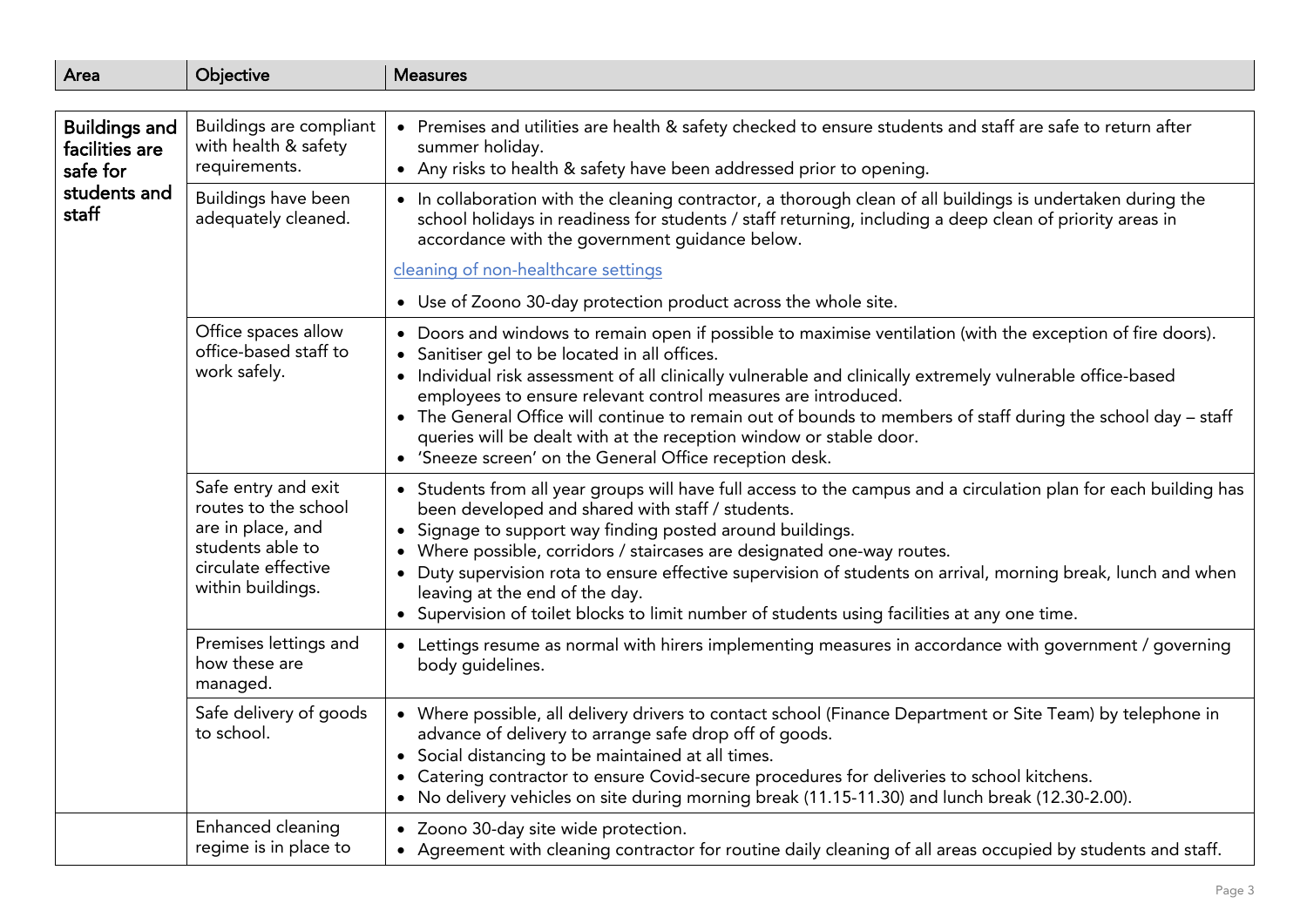<span id="page-3-1"></span><span id="page-3-0"></span>

| Area                                                                                                | Objective                                                                                                                                                          | <b>Measures</b>                                                                                                                                                                                                                                                                                                                                                                                                                                                                                                                                                                                                                                                                                                                                                                                                                                                                                                                                                                                                |
|-----------------------------------------------------------------------------------------------------|--------------------------------------------------------------------------------------------------------------------------------------------------------------------|----------------------------------------------------------------------------------------------------------------------------------------------------------------------------------------------------------------------------------------------------------------------------------------------------------------------------------------------------------------------------------------------------------------------------------------------------------------------------------------------------------------------------------------------------------------------------------------------------------------------------------------------------------------------------------------------------------------------------------------------------------------------------------------------------------------------------------------------------------------------------------------------------------------------------------------------------------------------------------------------------------------|
|                                                                                                     |                                                                                                                                                                    |                                                                                                                                                                                                                                                                                                                                                                                                                                                                                                                                                                                                                                                                                                                                                                                                                                                                                                                                                                                                                |
| Cleaning,<br>sanitisation<br>and waste<br>disposal                                                  | reduce the risk of<br>infection spread.                                                                                                                            | • Dining areas to be cleaned in between sittings.<br>Regular checking of toilets / washbasins to ensure sufficient liquid soap and paper towels (if required).<br>$\bullet$<br>A higher-level cleaning regime to be implemented in the first aid room.<br>$\bullet$                                                                                                                                                                                                                                                                                                                                                                                                                                                                                                                                                                                                                                                                                                                                            |
|                                                                                                     | Capacity of cleaning<br>staff is adequate to<br>enable enhanced<br>cleaning regime.                                                                                | • Finance & Resources Manager to liaise with cleaning contractor to ensure adequately sized team of cleaners<br>is on site each day.<br>• Cleaning schedule to be agreed with cleaning contractor to ensure sufficient time available to clean each<br>day during the full reopening phase.<br>• Regular checks carried out by Finance & Resources Manager with the cleaning team supervisor to ensure<br>high standards of cleanliness across all accessible areas.                                                                                                                                                                                                                                                                                                                                                                                                                                                                                                                                           |
|                                                                                                     | Adequate cleaning<br>supplies and facilities<br>around the school are<br>in place with<br>arrangements for<br>longer-term<br>continuation of<br>supplies in place. | • Sufficient supplies of hand sanitiser, tissues and blue roll are maintained with supplies distributed to all<br>rooms that will be used around school.<br>• Stock levels to be regularly reviewed by the Finance & Resources Manager / Caretakers with orders placed<br>as required.<br>• Wall-mounted sanitiser gel dispensers to be located in all buildings.<br>Hand sanitiser and signage to be located at reception.<br>Students and staff maintain hand and respiratory hygiene.<br>• Hand sanitiser and signage to be located next to all MFDs.                                                                                                                                                                                                                                                                                                                                                                                                                                                       |
|                                                                                                     | Waste disposal process<br>in place for potentially<br>contaminated waste.                                                                                          | All cleaning waste products to be disposed of in swing bins located in all rooms.<br>• All bins to have lids.<br>Bins to be emptied daily.<br>Ensure regular bin collection from Sefton Council.<br>$\bullet$<br>• Arrangements for collection of medical waste from FHS Test Centre outlined in Test Centre risk assessment.                                                                                                                                                                                                                                                                                                                                                                                                                                                                                                                                                                                                                                                                                  |
| Management<br>of students<br>and staff on<br>site to<br>minimise risk<br>and spread<br>of infection | The risk of spread<br>through asymptomatic<br>Covid-19 cases is<br>minimised.                                                                                      | • Twice-weekly asymptomatic testing is no longer required for students and staff (with effect from 21<br>February 2022). However, school may be advised to re-introduce asymptomatic testing for targeted groups<br>of students/staff in the event of an outbreak or if advised by a Director of Public Health or the local Health<br>Protection Team.<br>• Staff, students or visitors with Covid-19 symptoms should take a PCR test, stay at home and follow<br>government guidance if positive. People who have tested positive will continue to be advised to stay at<br>home for five full days and then receive two negative test results on consecutive days before returning to<br>school.<br>• Students or staff that have travelled abroad must not come into school until they have fully complied with<br>the current government guidance on quarantine and/or return testing. Any plans for overseas travel must<br>consider the quarantine arrangements and must not impact on working patterns. |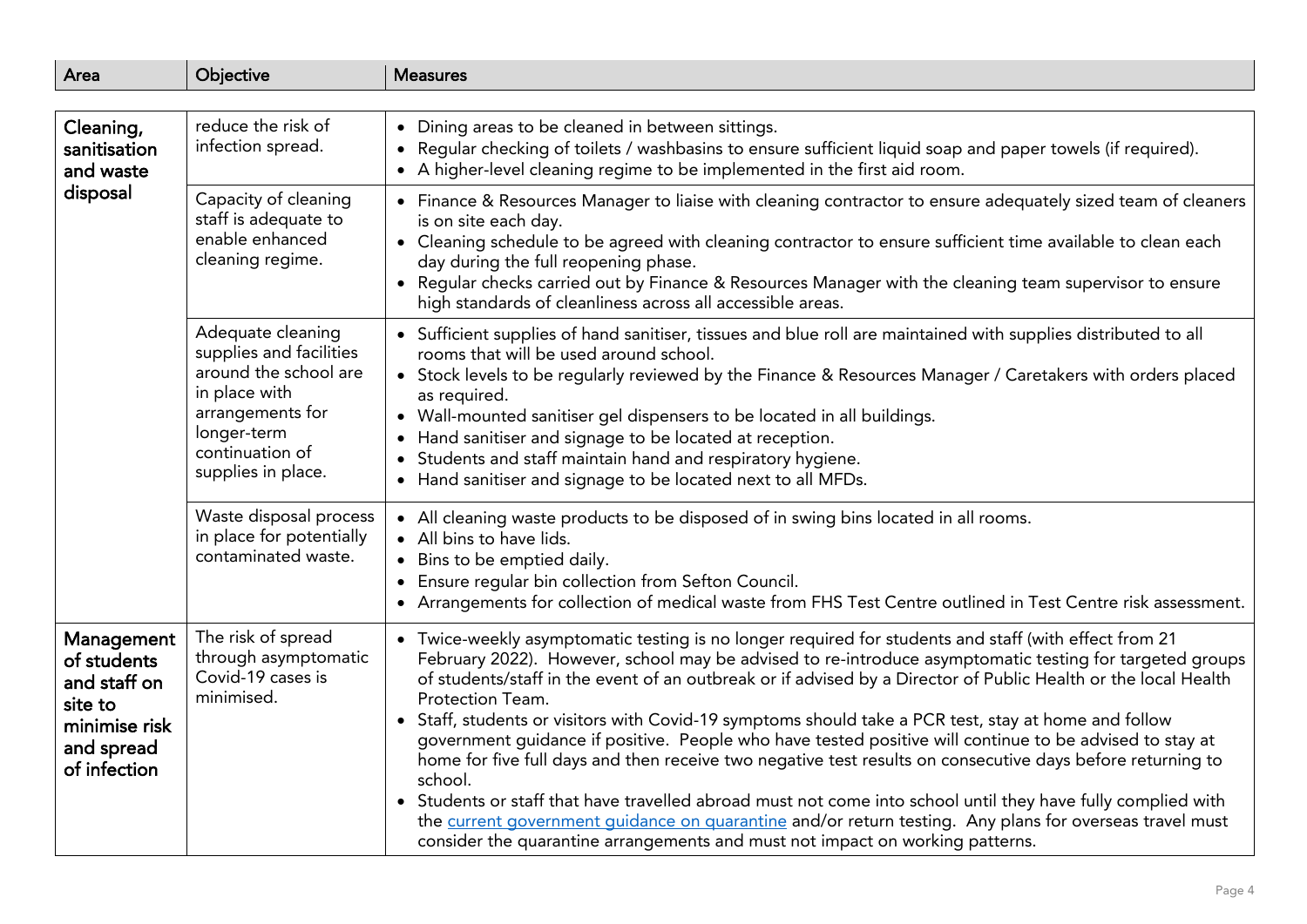| Area | Objective                                                                                                                                                                                             | <b>Measures</b>                                                                                                                                                                                                                                                                                                                                                                                                                                                                                                                                                                                                                                                                                                                                                                                                                                                                      |
|------|-------------------------------------------------------------------------------------------------------------------------------------------------------------------------------------------------------|--------------------------------------------------------------------------------------------------------------------------------------------------------------------------------------------------------------------------------------------------------------------------------------------------------------------------------------------------------------------------------------------------------------------------------------------------------------------------------------------------------------------------------------------------------------------------------------------------------------------------------------------------------------------------------------------------------------------------------------------------------------------------------------------------------------------------------------------------------------------------------------|
|      |                                                                                                                                                                                                       |                                                                                                                                                                                                                                                                                                                                                                                                                                                                                                                                                                                                                                                                                                                                                                                                                                                                                      |
|      |                                                                                                                                                                                                       | • Clinically extremely vulnerable teachers will have an individual risk assessment to determine any required<br>control measures.                                                                                                                                                                                                                                                                                                                                                                                                                                                                                                                                                                                                                                                                                                                                                    |
|      | Students' circulation<br>and contact with others<br>will be limited<br>throughout their time<br>on the school site.                                                                                   | • Students to have staggered lunch breaks (30 minutes during Period 4) with only two year groups on lunch<br>at the same time.<br>• Students have designated year group zones for morning break.<br>• Extra-curricular activities to be delivered in accordance with government / governing body guidance.                                                                                                                                                                                                                                                                                                                                                                                                                                                                                                                                                                           |
|      | Classrooms will be<br>managed and<br>organised to reduce<br>the likelihood of<br>infection spreading.                                                                                                 | • Classrooms must remain well ventilated using open windows and doors when occupied. This is a key<br>control measure and will be regularly reinforced.<br>If possible, students should be socially distanced when seated in class.<br>• Students will be expected to arrive / depart lessons in an orderly manner, adhering to designated entry and<br>exit routes and guidance re: movement around the buildings.<br>Students will be expected to have their own equipment (to avoid sharing).<br>$\bullet$<br>Practical subjects have been directed to follow the safe working practices guidance set out by their<br>$\bullet$<br>respective subject associations.<br>• Class Charts seating plans should be maintained and adhered to for all teaching groups.<br>• $CO2$ monitors will be located in classrooms to determine if additional ventilation of a space is required. |
|      | Information shared<br>with parents and staff<br>regarding students and<br>staff travelling to<br>school, encouraging<br>walking / cycling and<br>avoiding public<br>transport as much as<br>possible. | • Students are advised, where possible, to walk or cycle to school.<br>Where it is necessary for students to travel by public transport, they will be guided to adhere to<br>Merseytravel / Arriva buses regulations regarding wearing a face mask.<br>safer travel quidance for passengers                                                                                                                                                                                                                                                                                                                                                                                                                                                                                                                                                                                          |
|      | A plan is in place to<br>manage assemblies.                                                                                                                                                           | • Year group assemblies will take place as normal in the School Hall for Y7-11 and in the Drama Studio for<br>Y12-13 (from 22 February 2022).<br>• Tutor groups designated entry / exit door and seating area within the assembly hall.                                                                                                                                                                                                                                                                                                                                                                                                                                                                                                                                                                                                                                              |
|      | First aid provision is<br>planned and delivered<br>to minimise risk to<br>students and staff.                                                                                                         | First Aid room to return to original A Building location.<br>Windows to remain open to improve ventilation.<br>Relevant PPE to be provided for staff working in first aid in accordance with government guidance.<br>$\bullet$<br>Every care should be taken not to come into contact with bodily fluids.<br>$\bullet$                                                                                                                                                                                                                                                                                                                                                                                                                                                                                                                                                               |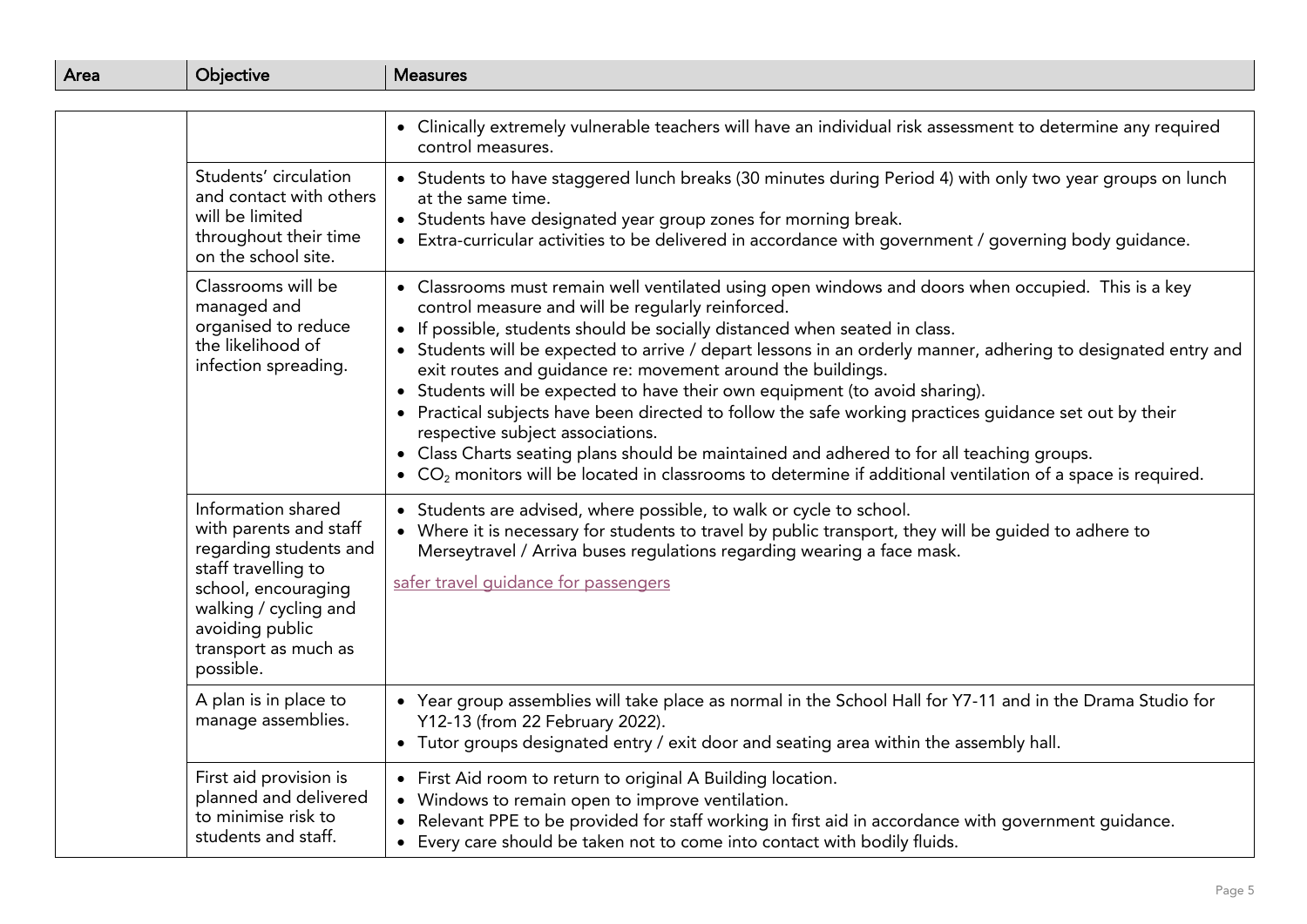<span id="page-5-0"></span>

| Area                                           | Objective                                                                                                    | <b>Measures</b>                                                                                                                                                                                                                                                                                                                                                                                                                                                                                                                                                                                                                                                                                                                                                                                                                                                                       |
|------------------------------------------------|--------------------------------------------------------------------------------------------------------------|---------------------------------------------------------------------------------------------------------------------------------------------------------------------------------------------------------------------------------------------------------------------------------------------------------------------------------------------------------------------------------------------------------------------------------------------------------------------------------------------------------------------------------------------------------------------------------------------------------------------------------------------------------------------------------------------------------------------------------------------------------------------------------------------------------------------------------------------------------------------------------------|
|                                                |                                                                                                              |                                                                                                                                                                                                                                                                                                                                                                                                                                                                                                                                                                                                                                                                                                                                                                                                                                                                                       |
|                                                |                                                                                                              | • Strict programme of cleaning to be implemented, including regular wipe downs of all equipment and<br>furniture throughout the school day and a deeper clean at the end of each day.<br>• If CPR is required, the emergency services should be called as the UK Resuscitation Council advise against<br>mouth to mouth contact with adults and advise chest compression only. Mouth to mouth resuscitation<br>should be given to students following a dynamic risk assessment.<br>• Suspected Covid-19 cases to wait in a designated outdoor area prior to collection from school.<br>• Clear guidance provided to parents on how the school will manage any students with Covid-19 or<br>displaying symptoms.<br>• Parents of students sent home with symptoms will receive a telephone call advising parents of required<br>action / testing prior to student returning to school. |
| <b>Issues</b><br><b>Related to</b><br>Staffing | Approach to staff<br>absence reporting and<br>recording in place.                                            | • DMA, KBL and LKE to be informed of any staff absence or inability to attend work due to Covid-19<br>symptoms, self-isolation or other illness by email by 7:30am on the day of work at the latest. In addition, a<br>message to be left by the employee on the staff absence line.<br>• KBL to circulate daily staff absence list to relevant personnel (including the absent employee's line manager)<br>and absence records maintained by the HR department.                                                                                                                                                                                                                                                                                                                                                                                                                      |
|                                                | Vulnerable employees<br>are supported in the<br>workplace to enable<br>them to safely perform<br>their role. | • Risk assessment undertaken and intermittently reviewed for all clinically vulnerable (CV) and clinically<br>extremely vulnerable (CEV) employees to determine control measures.<br>• The school will follow government guidance around pregnant employees and risk assessments will be<br>carried out to ensure that identified risks are fully managed.<br>• Government guidance regarding protecting vulnerable employees will be adhered to when managing<br>individual's circumstances.<br>shielding and protecting extremely vulnerable persons                                                                                                                                                                                                                                                                                                                                |
|                                                | Plans to respond to<br>increased sickness<br>levels are in place.                                            | • The school has a team of Cover Supervisors to cover for absent teachers and to enable access to face to<br>face contact with subject specialists, the school retains a bank of experienced teachers who will provide<br>cover at short notice if required.<br>• Contingency has been built into the 2021-22 budget to enable the replacement of long-term absentees.<br>• If necessary, planned absence will be reduced by limiting trips / educational visits during school hours and<br>tightly controlling staff requests for leave of absence.                                                                                                                                                                                                                                                                                                                                  |
|                                                | Consideration has<br>been given to the use<br>of the staffroom.                                              | • The staffroom returned to normal use from September 2021.<br>The school has installed a Sentinel air sterilisation unit in the staff room.<br>• Staff should try to maintain good social distancing (for example, not sitting on chairs next to one another if<br>possible), wipe down their work area after use and sanitise their hands whilst using the staff room.<br>• Wherever possible, the windows should remain open in order to maintain good ventilation.                                                                                                                                                                                                                                                                                                                                                                                                                |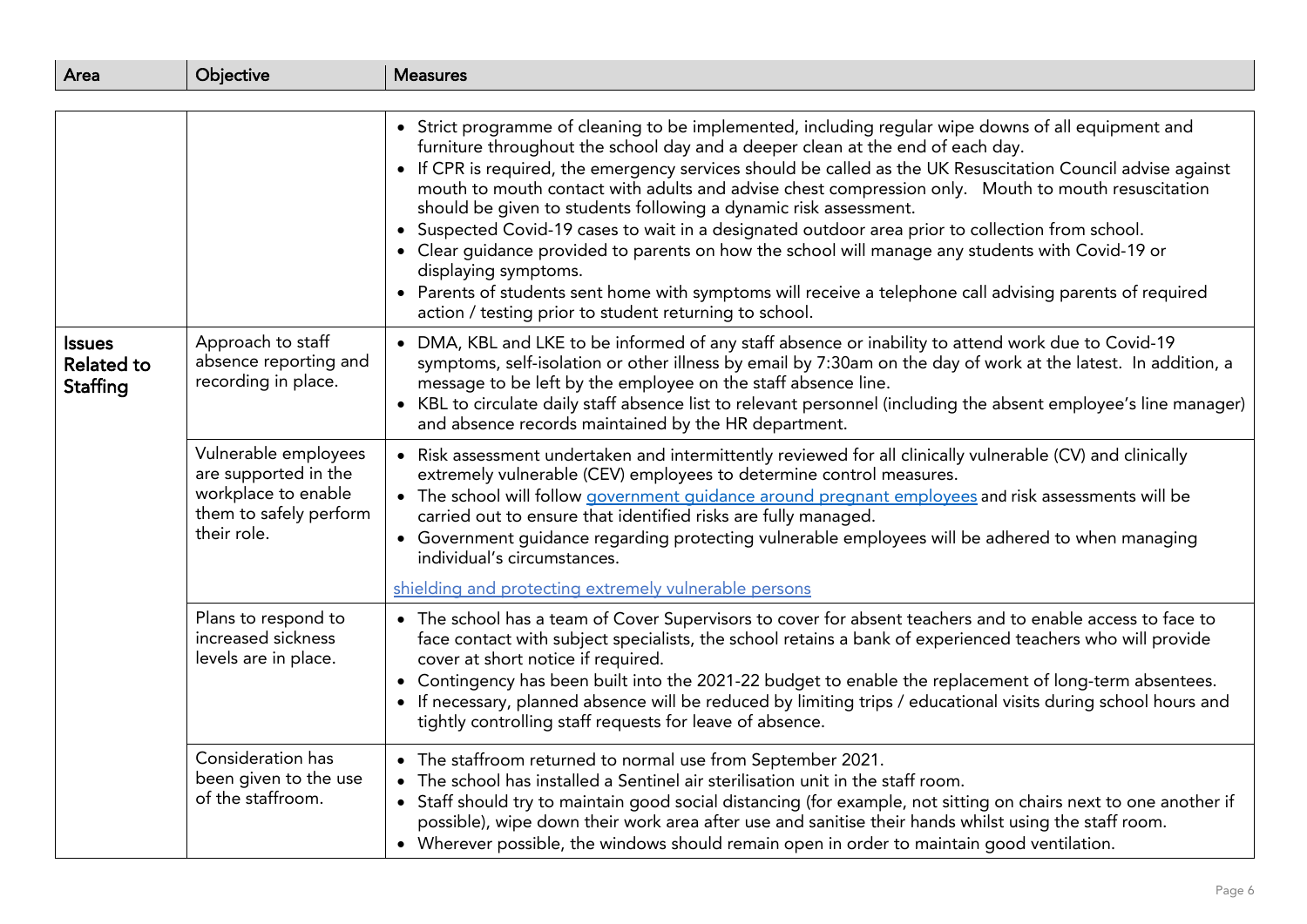<span id="page-6-0"></span>

| Area                              | Objective                                                                                                               | <b>Measures</b>                                                                                                                                                                                                                                                                                                                                                                                                                                                                                                                                                                                                                                            |
|-----------------------------------|-------------------------------------------------------------------------------------------------------------------------|------------------------------------------------------------------------------------------------------------------------------------------------------------------------------------------------------------------------------------------------------------------------------------------------------------------------------------------------------------------------------------------------------------------------------------------------------------------------------------------------------------------------------------------------------------------------------------------------------------------------------------------------------------|
|                                   |                                                                                                                         |                                                                                                                                                                                                                                                                                                                                                                                                                                                                                                                                                                                                                                                            |
|                                   |                                                                                                                         | • Work surfaces should be cleared to enable daily cleaning to be carried out.                                                                                                                                                                                                                                                                                                                                                                                                                                                                                                                                                                              |
|                                   | Approaches for<br>meetings and staff<br>training in place.                                                              | Staff Briefing will take place using Microsoft Teams until further notice.<br>$\bullet$<br>• Any face-to-face meetings should be held in an appropriately sized venue to allow comfortable distancing<br>to be maintained. The meeting room must be well-ventilated.                                                                                                                                                                                                                                                                                                                                                                                       |
|                                   | Approach to support<br>staff well-being, mental<br>health and resilience in<br>place, including<br>bereavement support. | • Vulnerable members of staff identified; more frequent contact made by SLT and HR department with those<br>identified as most 'vulnerable'.<br>Provision of school counsellor for staff identified as anxious or suffering Covid-19 related bereavement.<br>• Support for well-being to be given through the school's well-being systems and procedures.                                                                                                                                                                                                                                                                                                  |
|                                   | Arrangements for<br>accessing testing are in<br>place.                                                                  | • Twice-weekly asymptomatic testing is no longer required (with effect from 21 February 2022). However,<br>school may be advised to re-introduce asymptomatic testing for targeted groups of staff in the event of an<br>outbreak or if advised by a Director of Public Health or the local Health Protection Team.<br>• Staff with Covid-19 symptoms should take a PCR test, stay at home and follow government guidance if<br>positive. People who have tested positive will continue to be advised to stay at home for five full days and<br>then receive two negative test results on consecutive days before returning to their workplace or setting. |
| Visitors to<br><b>School Site</b> | Arrangements in place<br>for any visitors /<br>contractors on site,<br>protocols and<br>expectations shared.            | Where possible, communication with parents to take place via telephone or MS Teams if necessary.<br>All visitors / contractors to sanitise and sign in at reception.<br>Summary of FHS safety measures, expectations and procedures contained on InVentry sign in screen.<br>Health & safety measures to be adhered to at all times by visitors on site.<br>$\bullet$<br>The above arrangements apply to externally contracted adults delivering learning in school (eg, sports<br>coaches, music tutors).                                                                                                                                                 |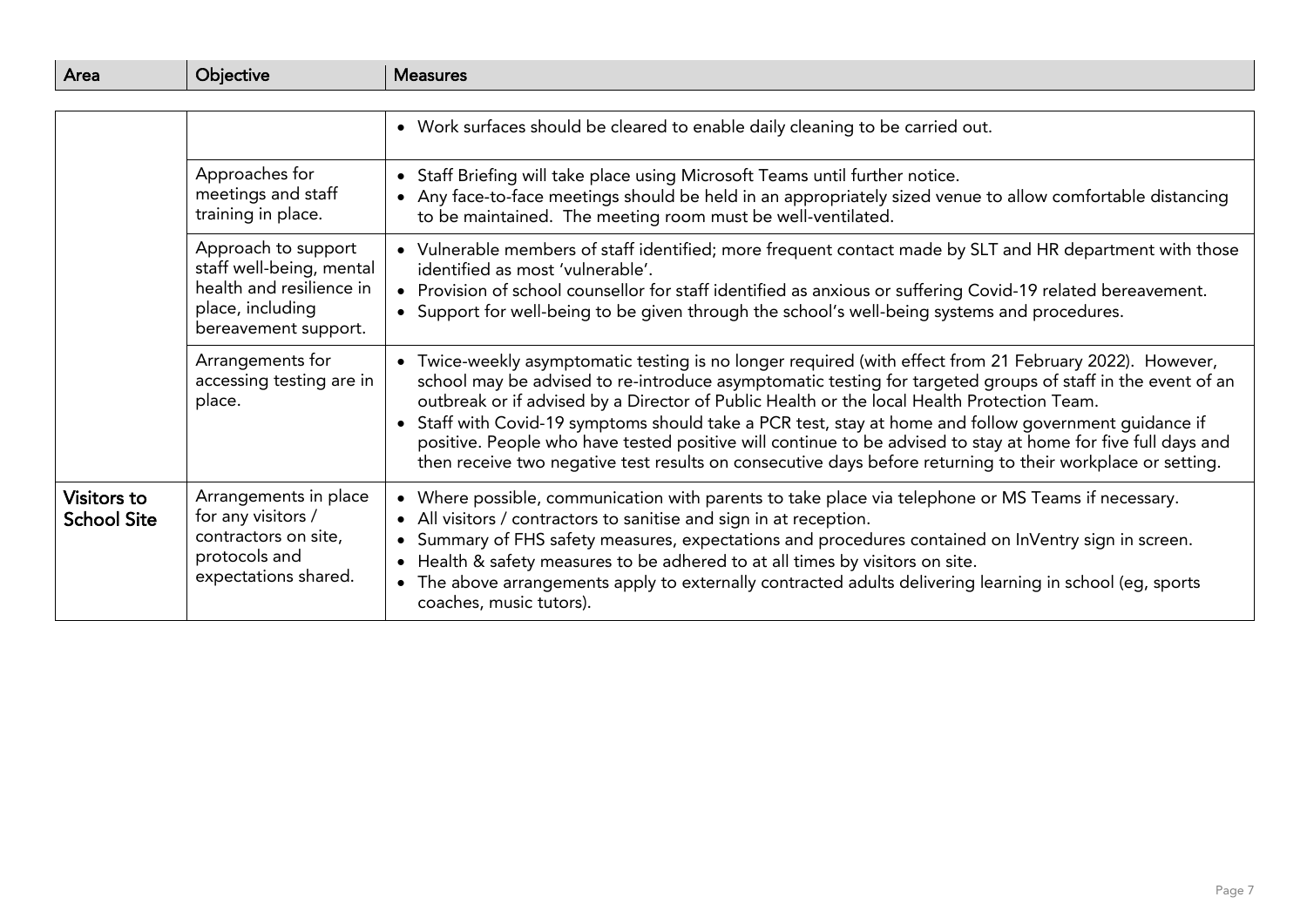<span id="page-7-2"></span><span id="page-7-1"></span><span id="page-7-0"></span>

| Area                                                        | Objective                                                                                                                                                                       | <b>Measures</b>                                                                                                                                                                                                                                                                                                                                                                                                                                                                                                                                                                                                                                                                                                                                                                                                                                                                                                                                  |
|-------------------------------------------------------------|---------------------------------------------------------------------------------------------------------------------------------------------------------------------------------|--------------------------------------------------------------------------------------------------------------------------------------------------------------------------------------------------------------------------------------------------------------------------------------------------------------------------------------------------------------------------------------------------------------------------------------------------------------------------------------------------------------------------------------------------------------------------------------------------------------------------------------------------------------------------------------------------------------------------------------------------------------------------------------------------------------------------------------------------------------------------------------------------------------------------------------------------|
| Catering                                                    | Measures are in place                                                                                                                                                           | • Year groups to maintain reduced lunch break of 30 minutes, staggered with only two year groups on lunch                                                                                                                                                                                                                                                                                                                                                                                                                                                                                                                                                                                                                                                                                                                                                                                                                                        |
| provision and<br>management<br>of break and<br>lunchtime    | to limit opportunities<br>for students to come<br>into close contact with<br>one another during<br>lunch break, thus<br>increasing the<br>likelihood of the virus<br>spreading. | at any one time (Y9 and Y10, Y7 and Y8, Y11 and Y12/13).<br>• Extensive clean by FHS staff between services.<br>• Students to access dining room from external entrances adjacent to MUGA.<br>• Use of sanitiser on arrival to dining room.<br>Sneeze screens located at all till points.<br>Student has option to provide name to prevent need to use thumb print recognition / key pad.<br>All waste to be disposed of in tied bin liners and tables / chairs to be cleaned thoroughly after use.<br>$\bullet$<br>• Morning break food provision for designated year groups only.<br>Students with packed lunch to consume food in designated dining room / outdoor eating area.<br>$\bullet$<br>• Common room coffee shop to be made available to Y12/13 students.<br>The catering provider (CH&Co) will adhere to its own risk assessment arrangements to ensure the safety of<br>$\bullet$<br>its employees in the kitchen / servery areas. |
| Personal<br>protective<br>equipment<br>(PPE) and<br>hygiene | PPE (including face<br>coverings)<br>requirements<br>understood and<br>appropriate supplies in<br>place.                                                                        | • Face coverings are no longer required on the school campus.<br>• It will be compulsory for staff providing first aid care to wear PPE.                                                                                                                                                                                                                                                                                                                                                                                                                                                                                                                                                                                                                                                                                                                                                                                                         |
|                                                             | Good hand and<br>respiratory hygiene are<br>promoted and<br>enabled.                                                                                                            | • Students will clean (either wash or sanitise) at the beginning of the lunch break.<br>• 'Sanistations' will be located in all buildings and sanitiser bottles will be located in all teaching spaces for<br>use during lessons.<br>• Sanitiser levels will be monitored by the Site team and replenished as required.<br>Tissues will be located in all work spaces (classrooms and offices), monitored daily by the Site team and<br>$\bullet$<br>replenished as required.<br>• Site team to ensure provision of soap and paper towels (if required) in all student and staff toilets, monitor<br>daily and replenished as required.<br>• Stock levels will be monitored closely by the Finance & Resources Manager / Caretakers with orders being<br>placed as required.<br>• Good hand and respiratory hygiene to be promoted in signage located throughout the school site.                                                                |
| Response to<br>suspected /<br>confirmed<br>case of          | Measures are in place<br>to manage cases of<br>Covid-19 or suspected<br>cases of Covid-19<br>amongst members of                                                                 | • This guidance is in line with the UKHSA COVID-19; people with COVID-19 and their contacts guidance<br>which came into effect on 24 February 2022.<br>• Children and young people with COVID-19 should not attend their education setting while they are<br>infectious. They should take an LFD test from 5 days after their symptoms started (or the day their test was<br>taken if they did not have symptoms) followed by another one the next day. If both these tests results are                                                                                                                                                                                                                                                                                                                                                                                                                                                          |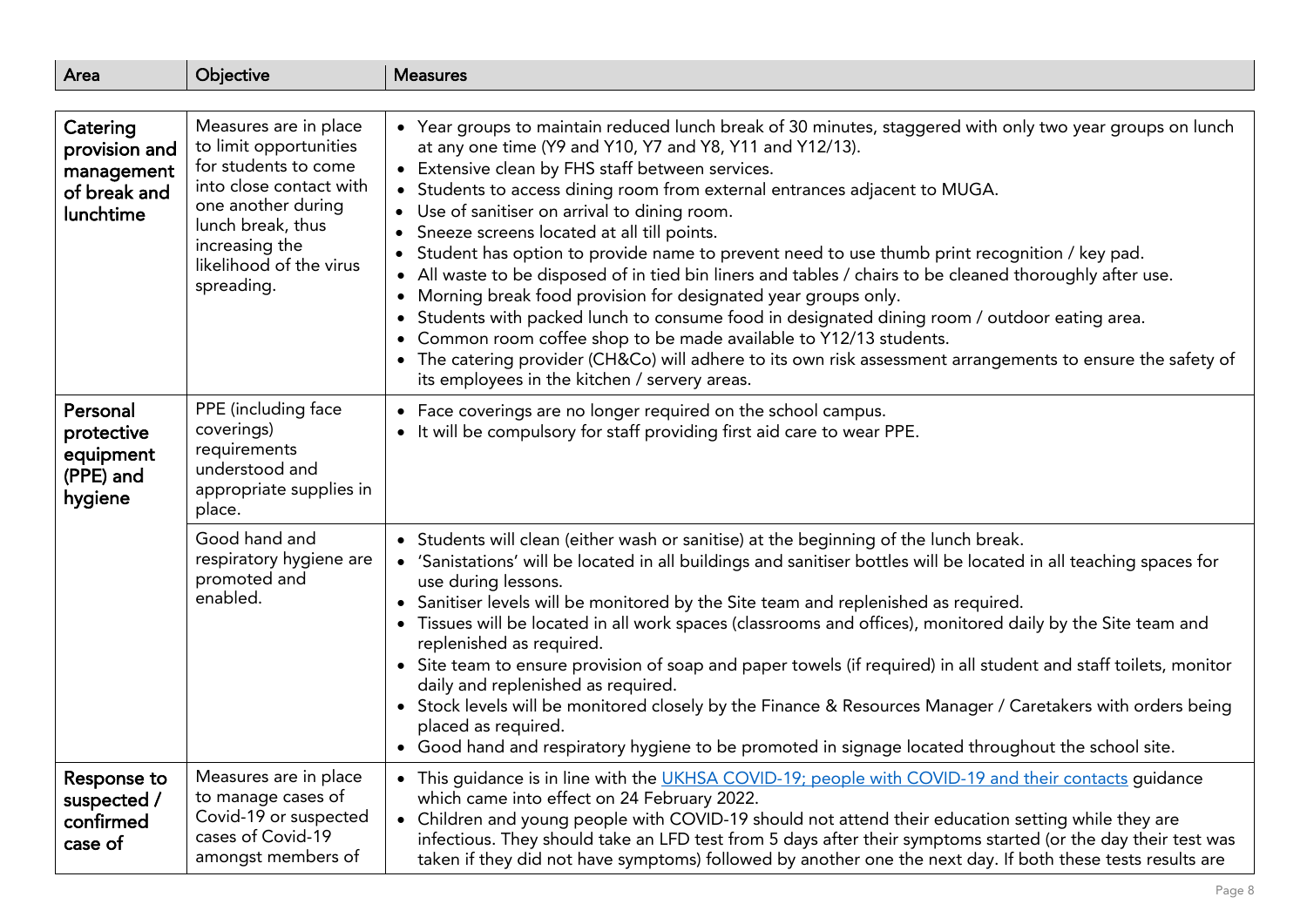<span id="page-8-0"></span>

| Area                  | Objective                                                                                              | <b>Measures</b>                                                                                                                                                                                                                                                                                                                                                                                                                                                                                                                                                                                                                                                                                                                                                                                                                                                                                                                                                                                                                                                                                                                                                                                                                                                             |
|-----------------------|--------------------------------------------------------------------------------------------------------|-----------------------------------------------------------------------------------------------------------------------------------------------------------------------------------------------------------------------------------------------------------------------------------------------------------------------------------------------------------------------------------------------------------------------------------------------------------------------------------------------------------------------------------------------------------------------------------------------------------------------------------------------------------------------------------------------------------------------------------------------------------------------------------------------------------------------------------------------------------------------------------------------------------------------------------------------------------------------------------------------------------------------------------------------------------------------------------------------------------------------------------------------------------------------------------------------------------------------------------------------------------------------------|
|                       |                                                                                                        |                                                                                                                                                                                                                                                                                                                                                                                                                                                                                                                                                                                                                                                                                                                                                                                                                                                                                                                                                                                                                                                                                                                                                                                                                                                                             |
| Covid-19 in<br>school | staff and students, and<br>to manage the spread<br>of infection in the<br>event of a positive<br>case. | negative, they should return to their educational setting, as long as they feel well enough to do so and do<br>not have a temperature. They should follow the guidance for their educational setting.<br>• Any member of staff with Covid-19 symptoms will be sent home from work and advised to book a Covid-19<br>PCR test. He/She should not return to work until the results of the test are known. If negative, the<br>employee may return to work once well enough to do so.<br>• Any student with suspected Covid-19 symptoms will be sent home from school and parents will be advised<br>to book a Covid-19 test. He/She should not return to school until the results of the test are known. If<br>negative, the student may return to school.<br>• Where a student develops Covid-19 outside school, the parents will be asked to inform school.<br>• A dedicated email address has been established for reporting positive cases<br>(covid19@formbyhighschool.com).<br>• In the event of a local spike in cases, the school will follow the guidance from government and the Local<br>Health Protection team.<br>• In the event of the government requiring the school to implement contingency measures, the FHS<br>Contingency Framework will be implemented. |
| School trips          | School trips will be<br>delivered in a Covid-19<br>secure manner.                                      | • In line with changes to Government guidance, school trips will recommence from September 2021. The<br>school will remain cognisant of changes to the guidance re: school trips and educational visits and will<br>adapt its approach accordingly.<br>• No overseas trips will take place in 2021/22.<br>• Where trips take place, the risk assessment will include necessary Covid-19 control measures.                                                                                                                                                                                                                                                                                                                                                                                                                                                                                                                                                                                                                                                                                                                                                                                                                                                                   |
|                       | Insurance claims can be<br>made, including for<br>educational visits / trips<br>booked previously.     | • No new trips are booked unless in line with current government guidelines.<br>• Proposed trip payments for 2021/22 excursions booked pre-Covid-19 reviewed to ensure risk minimised.<br>Trips Administrator to work with travel companies and trip venues to seek a direct refund in the first<br>instance if a 2021/22 trip needs to be cancelled.<br>• If a direct refund is not possible then a claim against any trip specific insurance to be pursued.<br>If the full balance for the trip / visit has not been recovered by the above steps then a claim against the<br>school's RPA is to be made, detailing all the relevant steps taken to minimise the claim value to maximise<br>likelihood of success.                                                                                                                                                                                                                                                                                                                                                                                                                                                                                                                                                        |